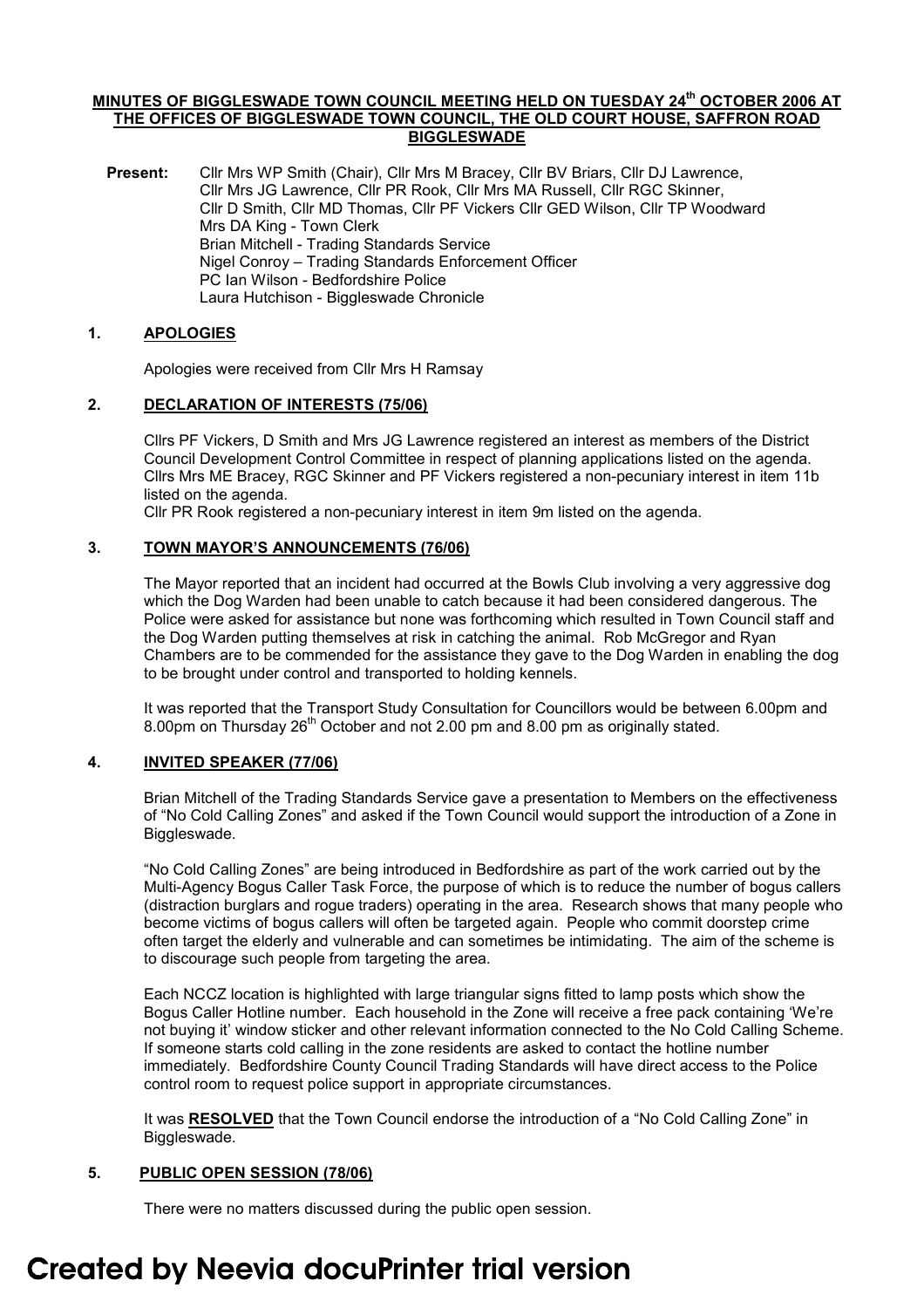## 6. BEDFORDSHIRE CONSTABULARY (79/06)

PC Ian Wilson reported that page 1 of the statistics circulated showed a substantial increase in Biggleswade in Criminal Damage and Theft from motor vehicles. However, in October these figures have halved due to an operation set up involving more Police Officers on the beat late at night and in particular the Fairfield Estate.

Alistair Burt MP went out on patrol with the police on the  $13<sup>th</sup>$  October and spoke to the young people in the town and will be scheduling another visit late at night.

Extra police and Special Constables will be on duty for Halloween/Fireworks Events and will be visiting shops to make them aware of the problems caused by such things as egg-throwing etc.

Inspector John Maries will be at the next Town Council meeting to talk to members on funding of PCSOs. There are currently two PCSOs who cover Biggleswade and the surrounding area, one of whom will be leaving in the near future.

The Black Bear - investigation still ongoing.

#### 7. MINUTES OF MEETINGS (80/06)

- **a.** Members received and adopted Minutes of the Town Council Meeting held on Tuesday 26<sup>th</sup> September 2006 at the Offices of Biggleswade Town Council, The Old Court House, Saffron Road, London Road, Biggleswade.
- b. Members received and adopted Minutes of the Finance & General Purposes Committee held on Tuesday 10<sup>th</sup> October 2006 at the Offices of Biggleswade Town Council, The Old Court House, Saffron Road, Biggleswade.
- c. Members received and adopted Minutes of the Planning Meeting held on Tuesday  $10<sup>th</sup>$  October 2006 at the Offices of Biggleswade Town Council, The Old Court House, Saffron Road, Biggleswade.
- d. Members received and adopted Minutes of the Off Street Car Parking Committee held on Monday 10<sup>th</sup> October 2006 at the Offices of Biggleswade Town Council, The Old Court House, Saffron Road, Biggleswade.

# 8. MATTERS ARISING (81/06)

- **a.** Minutes of the Town Council Meeting held on Tuesday  $26<sup>th</sup>$  September 2006. There were no matters arising
- b. Minutes of the Finance and General Purposes Committee Meeting held on Tuesday 10<sup>th</sup> October 2006. There were no matters arising
- c. Minutes of the Planning Meeting held on Tuesday  $10^{th}$  October 2006. There were no matters arising
- d. Minutes of the Off Street Car Parking Committee Meeting held on Tuesday 10<sup>th</sup> October 2006. There were no matters arising

## 9. PLANNING APPLICATIONS (82/06)

a. 06/01427/FULL – 25 High Street, Biggleswade Full: Change of use to A2

> It was RESOLVED that the Town Council OBJECT to this application and that the premises are retained as standard retail.

b. 06/01578/FULL – 2 New Spring Cottages, London Road, Biggleswade Full: Retention of decking and pergola (retrospective).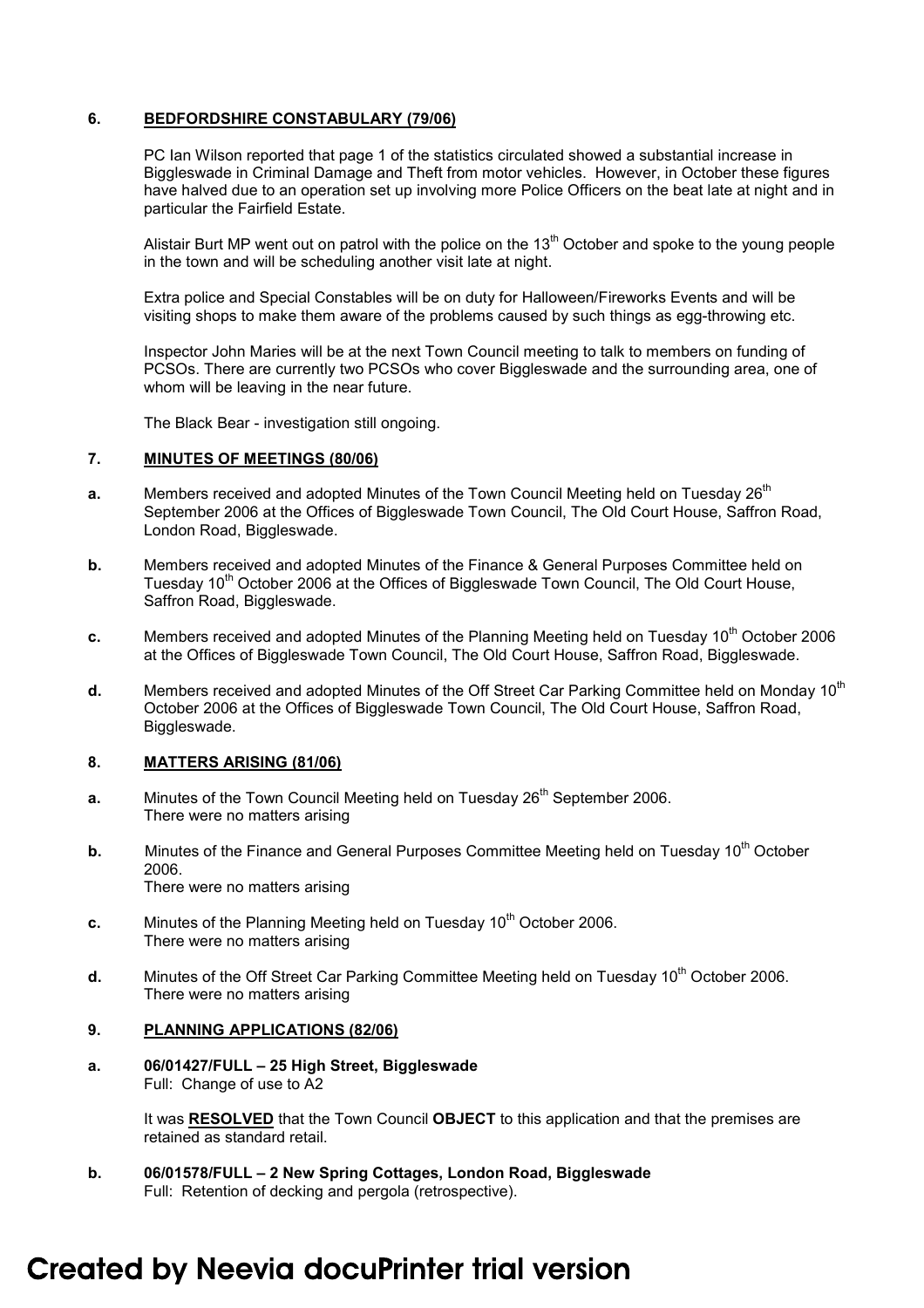It was RESOLVED that the Town Council raise no objection to this application.

#### c. 06/01538/ADV – 79 High Street, Biggleswade

Advertisement Consent: Erection of display unit and signage to external wall.

It was RESOLVED that the Town Council raise no objection to the display unit provided it is not illuminated but OBJECT to the signage to the external wall as this is in a Conservation area.

# d. 06/06/01596/FULL – Land Adjacent to 59 London Road, Biggleswade

Full: Erection of block of 6 no. 1 bed flats.

It was RESOLVED that the Town Council raise no objection in principal to the development of this site providing it is not out of character with the surrounding area, but there are grave concerns in respect of access due to the number of developments taking place in this area adding to the difficulties already experienced at the T Junction nearby.

It was agreed that a District Councillor would "call in" this application.

#### e. 06/01620/FULL – Land at 42 The Baulk, Biggleswade

Full: Erection of 15 apartments.

It was RESOLVED that the Town Council STRONGLY OBJECT to this application as it is an overdevelopment, out of character with the surrounding area , inadequate parking provision within the cartilage of the site and poor access and entry into an already very busy road.

It was agreed that a District Councillor would "call in" this application.

#### f. 06/01646/FULL – Land Adjacent to 1 Holme Crescent, Biggleswade

Full: Erection of 1 pair of semi-detached houses and detached garage for occupants of 48-50 Saffron Road.

It was RESOLVED that a HOLDING OBJECTION be placed on this application until further clarification regarding access to the garages is received.

#### g. 06/01683/FULL – 45 High Street, Biggleswade

Full: Retention of 10 no. external condenser units.

It was RESOLVED that the Town Council raise no objection to this application.

#### h. 06/01695/FULL – 44 Boddington Gardens, Biggleswade

Full: 1 no. dormer to rear and replacement of flat roof to garage with pitched roof.

It was RESOLVED that the Town Council raise no objection to this application.

# i. 06/01697/FULL – Land at 33 Stoneland Avenue, Biggleswade

Full: Erection of detached chalet bungalow.

It was RESOLVED that the Town Council place a HOLDING OBJECTION on this application until a site plan is received showing the location and site access of this application.

# j. 06/01713/FULL – 19 Empire Close, Biggleswade

Full: Single storey side/front extension.

It was RESOLVED that the Town Council OBJECT to this application as it will have a detrimental impact on the street scene as the houses are very close together in this area.

### k. 06/01714/LB – 79 High Street, Biggleswade

Listed Building Consent: Erection of display unit and signage to external wall.

It was RESOLVED that the Town Council raise no objection to the erection of display unit but **OBJECT** to the signage to the external wall in this Conservation area.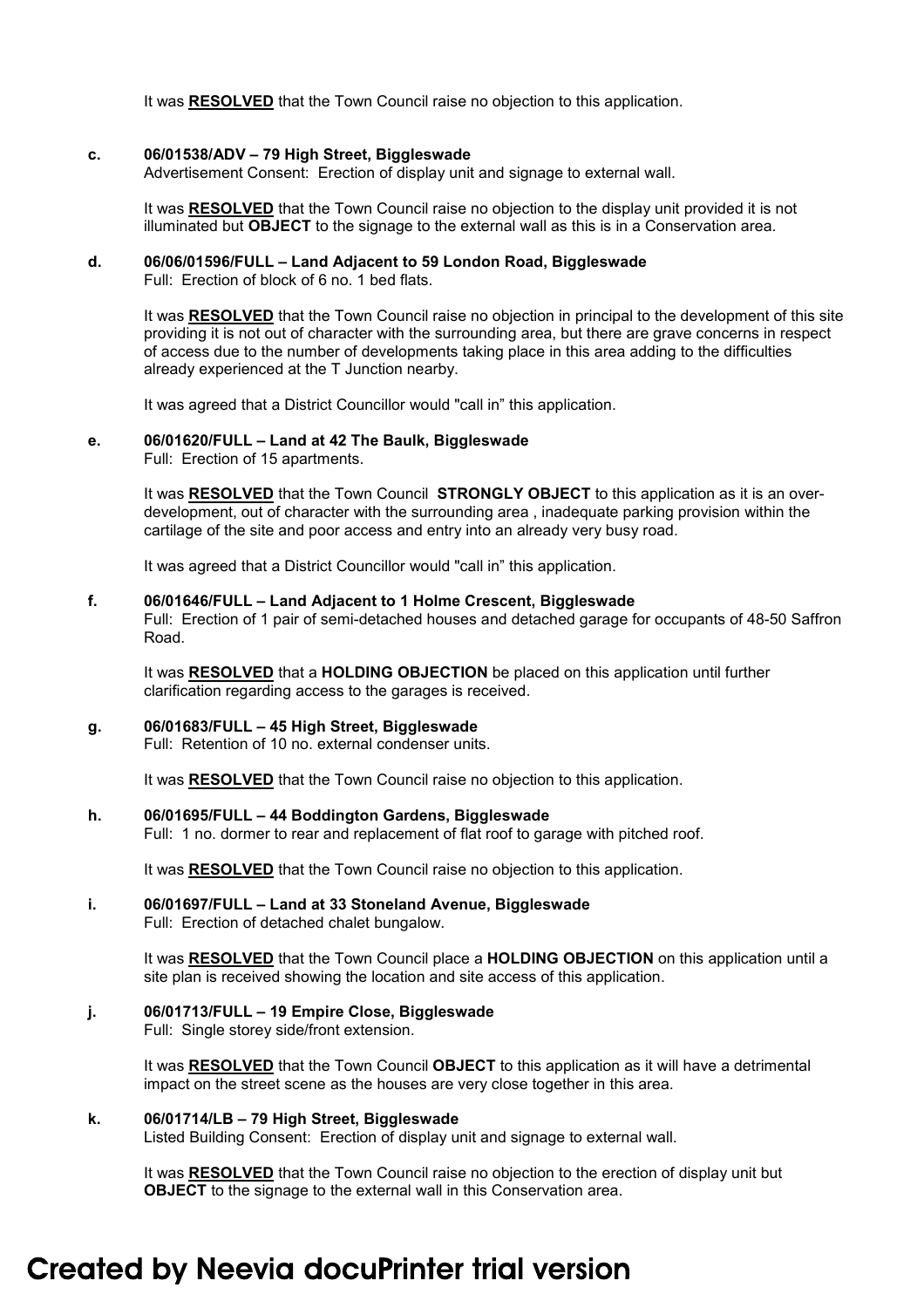#### l. 06/01715/FULL – 58, 58A-58B High Street, Biggleswade

Full: Change of use of part of ground and first floor A1 (Retail) to A3 (Delicatessen and Bistro) use.

It was RESOLVED that the Town Council raise no objection to this application.

#### m. 06/01725/ADV – 9 to 10 Market House, Market Square, Biggleswade

Advertisement Consent: Aluminium replacement fascia with illuminated sign to centre and illuminated projected sign to left hand side of fascia panel.

It was RESOLVED that the Town Council OBJECT to the illuminated signs in this Conservation area.

### 10. ACCOUNTS (83/06)

#### a. Financial Administration

Members received and adopted the following accounts for September:

- i. Detailed Balance Sheet to  $30<sup>th</sup>$  September 2006.
- ii. Summary of Income & Expenditure.
- iii. Current Bank Account, receipts and payments to  $30<sup>th</sup>$  September 2006.

### 11. **ITEMS FOR CONSIDERATION (84/06)**

### a. Request by MBDC to Redeploy Space within the Citizone Area

Members considered the request to:

i. Install air conditioning the Call Centre, and

 ii. Extend the Call Centre Area by removing the existing wall between the Call Centre and Waiting **Area.** 

It was RESOLVED that approval be given to install air conditioning but no structural alterations would be allowed by removing the wall between the Call Centre and Waiting Area.

# b. Skate Park

Following a meeting held earlier in the year to discuss the future of the Skate Park with the District Council and Skate Park Trustees, with effect from April 2007. The Three Style Association is no longer able to continue running the facility and are asking that the District Council or Town Council take over the running.

It was felt that the Skate Park facility should be part of the Saxon Gate complex under the auspices of the District Council and it was **RESOLVED** that the Town Council would contribute 50% of the cost to running the facility up to a maximum of £15,000.

# c. Use of Town Council Chamber

(Deferred from September Town Council Meeting)

Members put forward their views regarding the practicality of hiring out the Chamber and after further discussion, it was RESOLVED that if there is to be any usage it will be at the Clerk's discretion depending upon its availability and it will be free to Charitable/Community groups up to 12 times per year.

Cllr BV Briars recorded his objection to this resolution. Cllr PR Rook recorded his abstention from the vote.

# d. Biggleswade Sports Meeting

Members considered the request for the Annual Sports Meeting to be held at Fairfield on Saturday 21<sup>st</sup> July 2007.

It was RESOLVED that this request be granted subject to the Cricket Club's agreement.